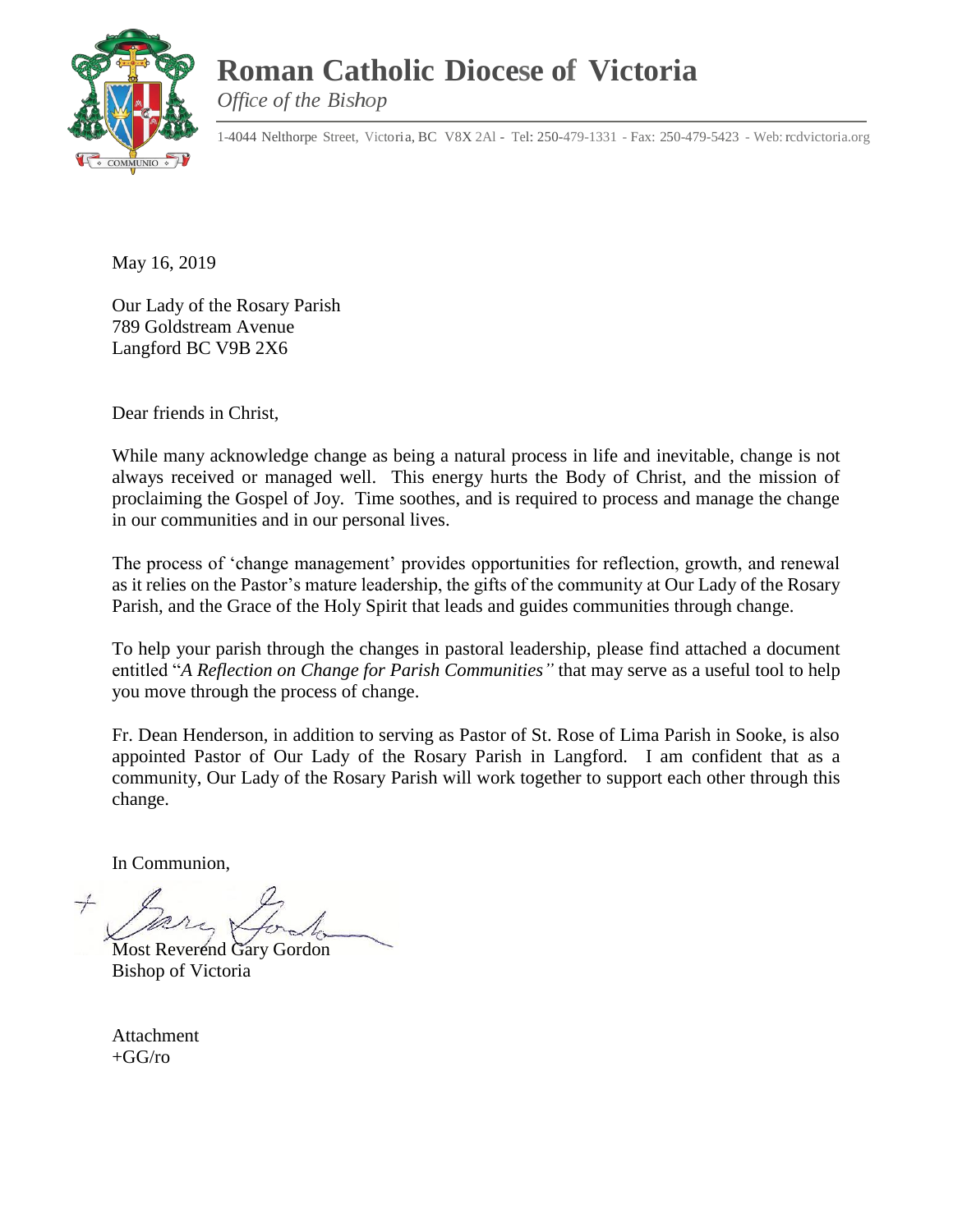*Then Peter said to Jesus, 'Rabbi, it is good for us to be here; let us make three dwellings , one for you, one for Moses and one for Elijah.' "<sup>1</sup> "And Peter took him aside and began to rebuke him, saying 'God forbid it, Lord! This must never happen to you.' <sup>2</sup>*

The two narratives above are scenarios where Peter is speaking to Jesus, specifically about not wanting things to change. The first is a "mountain moment" that Peter didn't want to lose; much like when communities are pleased with their priest and they say to the bishop, "you can't move him; we want him to stay." The second foretells of a "valley moment", where Jesus says he will die and be resurrected; much like the mourning some communities go through with the loss of "their priest," not recognizing the new priest as a potential for new life. Both narratives may serve as scriptural reflections when an announcement is made that their priest is moving to another community.

When all is going well, and the priest and community are in general harmony, where the work of the Holy Spirit is evident in faith practices and the Sacraments, when the support of the community for the priest is strong, and there is a sense of inclusion of all families, we act like Peter and say: "let's keep this moment, change will take all of this away". When there is a strong emotional bond to a pastor, communities feel that no one else can or should be their faith leader. However, when things are not working well within a community, often change is demanded from the bishop, and communities do not want to wait until the bishop makes changes across the Diocese. Both are self-centered thinking and create an environment resistant to change and growth.

Change can be a double-edged sword, but we must first see it as a positive life event for both the priest and the faith community. Change to some may mean there are losses, and the grieving of these losses. Separation caused by change leaves some in the community feeling like lost sheep, or spiritual orphans and widows. Losing a priestly father may bring with it feelings of anger, or a sense of unfair treatment. Communities must recognize change as normal and usually a healthy process that sparks reflection, facilitates new pastoral goals, and celebrates the universality of our faith and unity in our particular Diocese.

Priests are called to serve wherever they are needed. It is inherent in the priestly calling and their vocation. In that call and answer to serve God in communion with their bishop, is the uncertainty of change: where communities lose their current pastor and gain a new one. Change, in its simplest form, is a process of transformation that can be positively embraced. It is a normal part of a Catholic community's life, and of a Catholic priest's ministry. It is an opportunity for the community to see Christ through new encounters with someone who has not yet served them.

The following suggestions may be helpful in dealing with changes in pastoral leadership:

- 1. Recognize that it is also a time of celebration for the community with their outgoing pastor and the new incoming pastor as well. These should be celebrations of the successes of the past few years, and hope for the next few years.
- 2. Individuals who are experiencing loss and feelings of grief can spend time in prayer, in silence before the tabernacle, in meditation, or through relaxation exercises to allow the Holy Spirit to rise and heal the feelings and thoughts they are experiencing.

 $\overline{a}$ 

Mark 9:5

Matthew 16:22